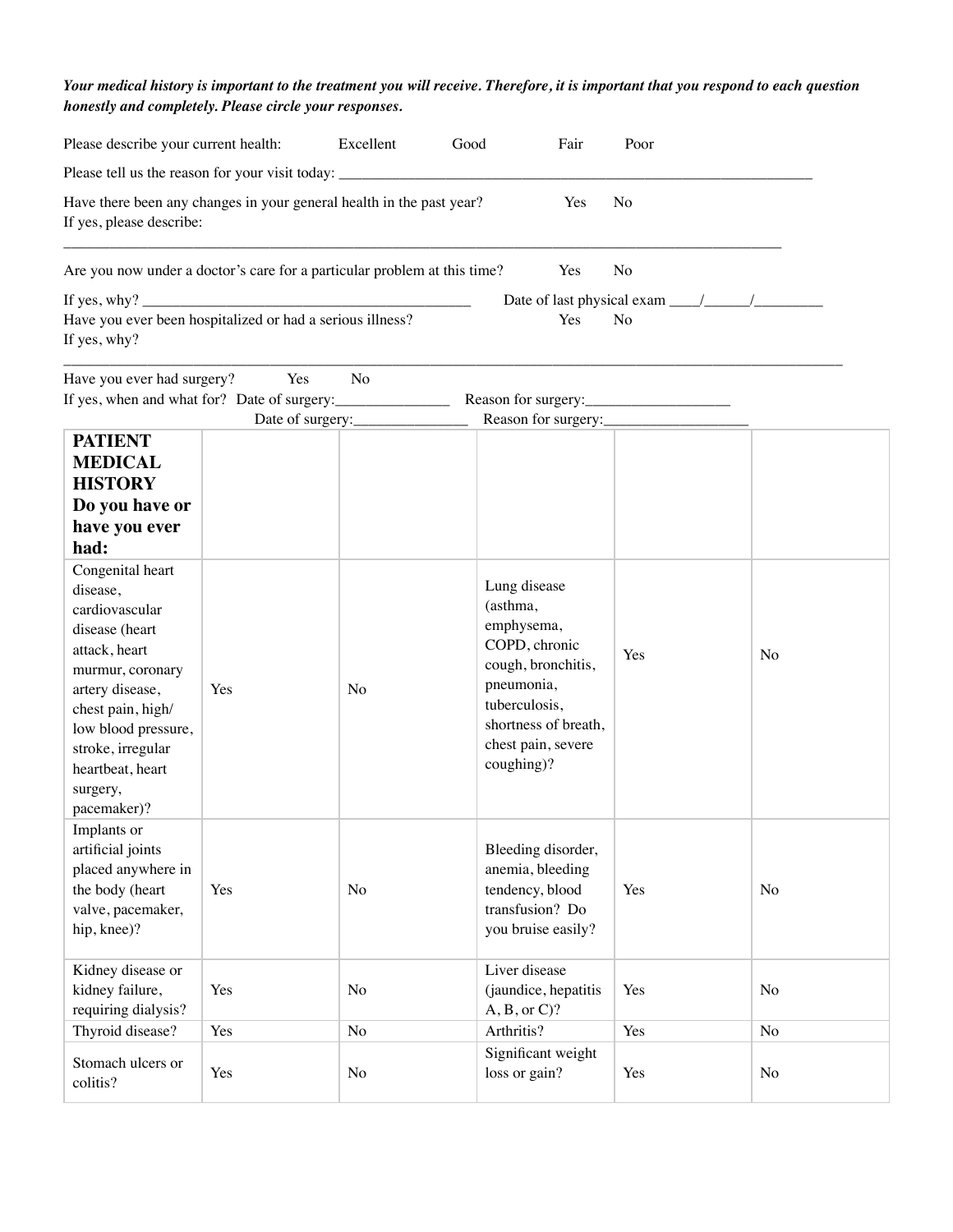| Clicking, popping,<br>or pain within the<br>jaw joint and/or<br>difficulty opening<br>mouth? | Yes                 | N <sub>o</sub>                                                                                                                                                                                                                                                                                                                                                                                                                                                                                                              | Seizures,<br>convulsions,<br>epilepsy, fainting<br>or dizziness? | Yes                    | No             |
|----------------------------------------------------------------------------------------------|---------------------|-----------------------------------------------------------------------------------------------------------------------------------------------------------------------------------------------------------------------------------------------------------------------------------------------------------------------------------------------------------------------------------------------------------------------------------------------------------------------------------------------------------------------------|------------------------------------------------------------------|------------------------|----------------|
| Frequent or<br>recurring mouth<br>sores?                                                     | Yes                 | No                                                                                                                                                                                                                                                                                                                                                                                                                                                                                                                          | Sinus or nasal<br>problems?                                      | Yes                    | N <sub>o</sub> |
| Glaucoma?                                                                                    | Yes                 | N <sub>o</sub>                                                                                                                                                                                                                                                                                                                                                                                                                                                                                                              | Sleep apnea?                                                     | Yes                    | No             |
| Diabetes?                                                                                    | Yes                 | No                                                                                                                                                                                                                                                                                                                                                                                                                                                                                                                          | Osteoporosis or<br>osteopenia?                                   | Yes                    | No             |
| Any cancer, radiation, or chemotherapy?                                                      |                     | Yes No                                                                                                                                                                                                                                                                                                                                                                                                                                                                                                                      |                                                                  |                        |                |
|                                                                                              |                     |                                                                                                                                                                                                                                                                                                                                                                                                                                                                                                                             | Date of your last treatment?                                     |                        |                |
|                                                                                              |                     | Do you have any other disease, condition or problem not listed above that you think the doctor should know about?<br>If yes, please explain: $\frac{1}{\sqrt{1-\frac{1}{2}}}\left\{ \frac{1}{2}, \frac{1}{2}, \frac{1}{2}, \frac{1}{2}, \frac{1}{2}, \frac{1}{2}, \frac{1}{2}, \frac{1}{2}, \frac{1}{2}, \frac{1}{2}, \frac{1}{2}, \frac{1}{2}, \frac{1}{2}, \frac{1}{2}, \frac{1}{2}, \frac{1}{2}, \frac{1}{2}, \frac{1}{2}, \frac{1}{2}, \frac{1}{2}, \frac{1}{2}, \frac{1}{2}, \frac{1}{2}, \frac{1}{2}, \frac{1}{2}, \$ |                                                                  |                        | Yes<br>No      |
|                                                                                              |                     |                                                                                                                                                                                                                                                                                                                                                                                                                                                                                                                             |                                                                  |                        |                |
| <b>FAMILY MEDICAL HISTORY</b>                                                                |                     | Do you have a family history of any of the following? If yes, indicate the relationship.                                                                                                                                                                                                                                                                                                                                                                                                                                    |                                                                  |                        |                |
| Diabetes?                                                                                    | Yes No Relationship |                                                                                                                                                                                                                                                                                                                                                                                                                                                                                                                             | Cancer?                                                          | Yes No<br>Relationship |                |
|                                                                                              |                     |                                                                                                                                                                                                                                                                                                                                                                                                                                                                                                                             |                                                                  |                        |                |
| Heart disease?<br>Yes<br>No Relationship                                                     |                     | Bleeding problems? Yes No Relationship                                                                                                                                                                                                                                                                                                                                                                                                                                                                                      |                                                                  |                        |                |
| Tumors?<br>No<br>Relationship<br>Yes<br>Sleep Apnea?<br>Yes<br>No Relationship               |                     | Lung disease? Yes No Relationship                                                                                                                                                                                                                                                                                                                                                                                                                                                                                           |                                                                  |                        |                |
| <b>FEMALE PATIENTS</b>                                                                       |                     |                                                                                                                                                                                                                                                                                                                                                                                                                                                                                                                             |                                                                  |                        |                |
| Are you pregnant, or is there any chance you might be pregnant?<br>Yes<br>N <sub>o</sub>     |                     |                                                                                                                                                                                                                                                                                                                                                                                                                                                                                                                             |                                                                  |                        |                |
| <b>MEDICATI</b><br><b>ONS</b><br>Are you using<br>any of the<br>following:                   |                     |                                                                                                                                                                                                                                                                                                                                                                                                                                                                                                                             |                                                                  |                        |                |
| Antibiotics?                                                                                 | Yes                 | N <sub>o</sub>                                                                                                                                                                                                                                                                                                                                                                                                                                                                                                              | Prescription pain<br>medication?                                 | Yes                    | No             |
| Anticoagulants<br>(blood thinners)?                                                          | Yes                 | No                                                                                                                                                                                                                                                                                                                                                                                                                                                                                                                          | Aspirin or drugs<br>such as Motrin,<br>Aleve, Ibuprofen?         | Yes                    | No             |
| Heart medications?                                                                           | Yes                 | N <sub>o</sub>                                                                                                                                                                                                                                                                                                                                                                                                                                                                                                              | Insulin or oral anti-<br>diabetic drugs?                         | Yes                    | No             |
| Steroids (cortisone,<br>prednisone, etc.)?                                                   | Yes                 | No                                                                                                                                                                                                                                                                                                                                                                                                                                                                                                                          | <b>Blood</b> pressure<br>medications?                            | Yes                    | No             |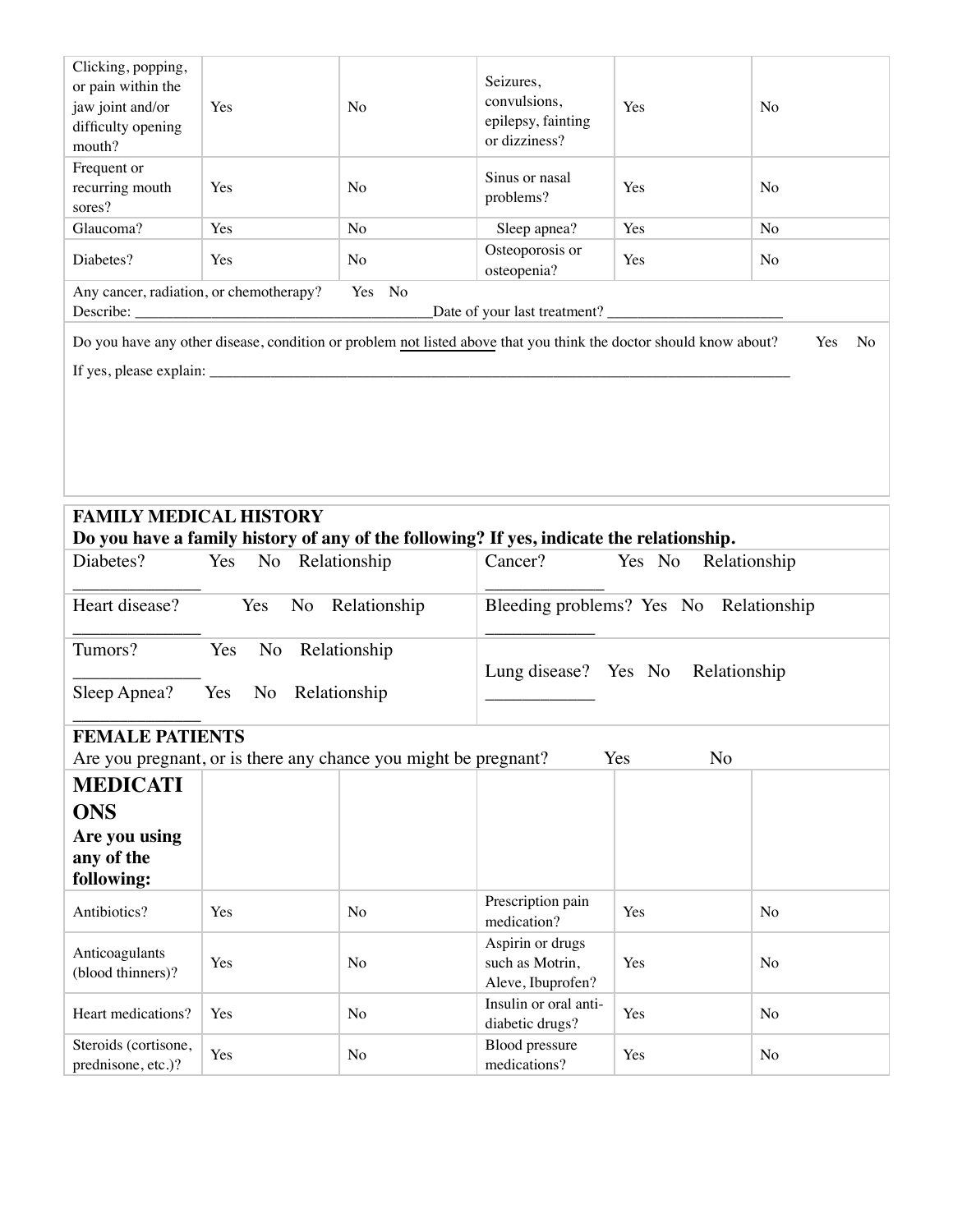| Antianxiety agents,<br>antidepressants or<br>other psychiatric<br>medications?<br><b>Birth Control?</b> | Yes<br>Yes | No<br>No | Bisphosphonates,<br>medications to<br>strengthen your<br>bones, IV<br>medications, or any<br>other cancer drugs?<br>If yes, list drugs<br>used and time of<br>use. | Yes | No |
|---------------------------------------------------------------------------------------------------------|------------|----------|--------------------------------------------------------------------------------------------------------------------------------------------------------------------|-----|----|
|---------------------------------------------------------------------------------------------------------|------------|----------|--------------------------------------------------------------------------------------------------------------------------------------------------------------------|-----|----|

Please list any specific medications indicated above and/or any other medications not listed above that you are currently taking including prescription medications, diet drugs, over the counter medications, herbal or holistic remedies, vitamins or minerals:

| <b>Dosage</b> | <b>Medication</b> | <b>Dosage</b> |
|---------------|-------------------|---------------|
|               |                   |               |
|               |                   |               |
|               |                   |               |
|               |                   |               |
|               |                   |               |

## **ALLERGIES**

| Are you allergic to or have you had an adverse reaction to: |              |                                       |      |                |
|-------------------------------------------------------------|--------------|---------------------------------------|------|----------------|
| Latex?                                                      | Yes.<br>- No | Codeine or other pain killers?        | Yes. | N <sub>0</sub> |
| Food products?                                              | Yes No       | Aspirin, Motrin, Aleve, or ibuprofen? |      | Yes No         |
| Sedatives, barbiturates?                                    | Yes No       | Penicillin or other antibiotics?      | Yes: | $N_{\Omega}$   |

Have you or an immediate family member had any problem associated with local anesthesia, general anesthesia, and/or intravenous sedation? Yes No If yes, which anesthetic? \_\_\_\_\_\_\_\_\_\_\_\_\_\_ Relationship? \_\_\_\_\_\_\_\_\_\_\_\_\_\_\_\_\_

\_\_\_\_\_\_\_\_\_\_\_\_\_\_\_\_\_\_\_\_\_\_\_\_\_\_\_\_\_\_\_\_\_\_\_\_\_\_\_\_\_\_\_\_\_\_\_\_\_\_\_\_\_\_\_\_\_\_\_\_\_\_\_\_\_\_\_\_\_\_\_\_

Other drug or food allergies not listed above:

| <b>SOCIAL HISTORY</b>                                               |                                                  |
|---------------------------------------------------------------------|--------------------------------------------------|
| Have you ever smoked , vaped or chewed tobacco? Yes<br>No.          | If yes, for how long?                            |
| Have you ever sought professional care or been hospitalized<br>for: | Do you use:                                      |
| Substance abuse?<br>Yes No                                          | Alcohol?<br>Yes.<br>How often?<br>N <sub>0</sub> |